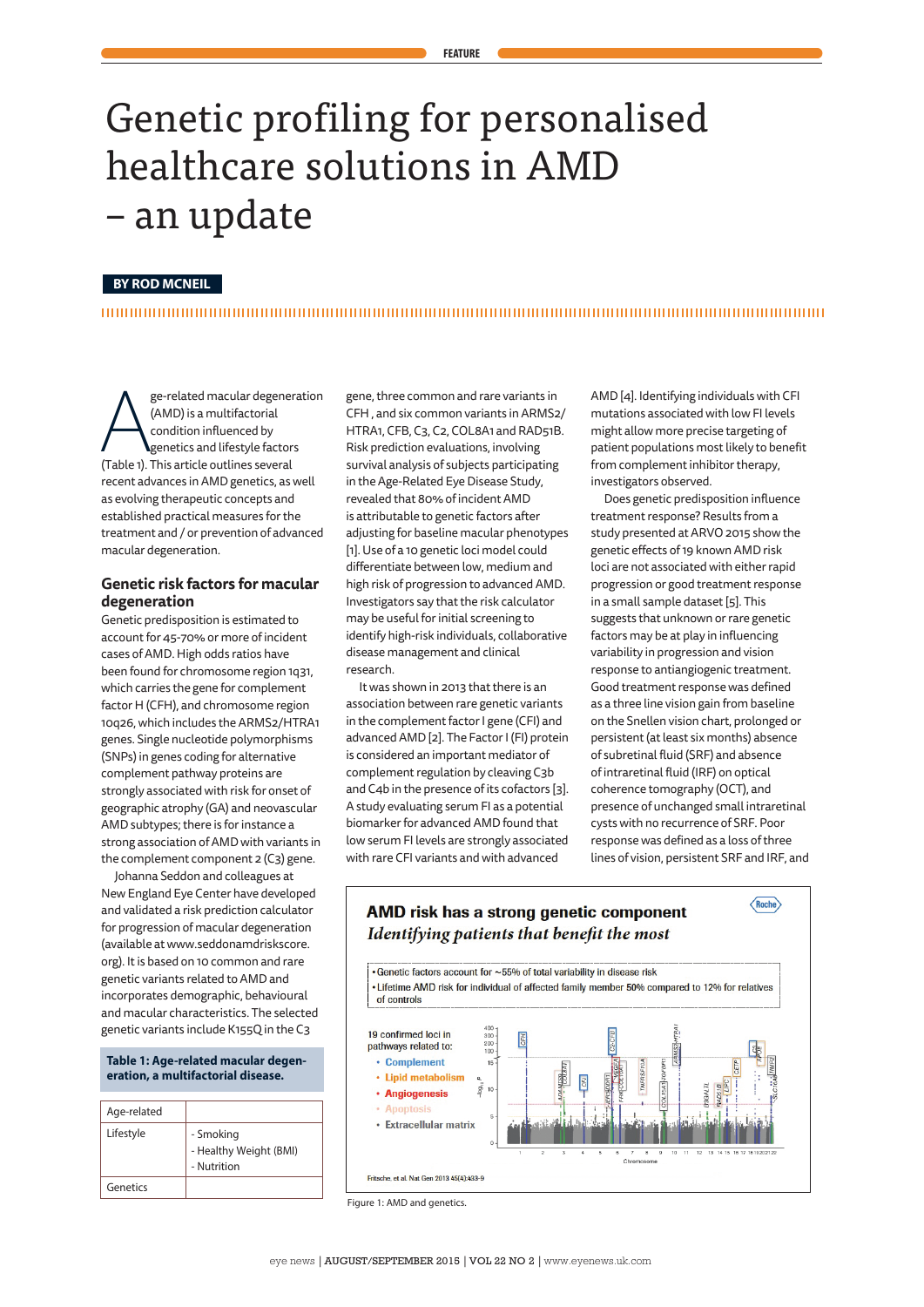disciform scar formation.

A retrospective chart review involving a small series of 72 AMD patients found that those with fewer high-risk alleles in the CFH gene had better visual and anatomic outcomes after antivascular endothelial growth factor (anti-VEGF) treatment. Better visual acuity improvements were noted for low-risk CFH genotypes, and a greater reduction in central foveal thickness was seen in patients having a low CFH risk score [6].

Patients with GA and intermediate AMD had the highest levels of complement activation, according to findings from a retrospective case-control study in Europe evaluating levels of complement activation amongst a diverse patient population (887 patients and 1004 controls) with early, intermediate or advanced AMD [7]. Moreover, patients treated with anti-VEGF therapy had lower complement activation levels.

# **Therapeutic targets for dry AMD**

Inflammation and angiogenesis are two principal mechanisms involved in the pathogenesis of AMD.

Initial clinical signs of dry AMD are anatomic, such as drusen and pigmentary changes, with symptoms of visual function impairment. The pathology of geographic atrophy is characterised by defined areas of retinal pigment epithelium (RPE) atrophy, the fovea is generally unaffected until late stages, and the progression rate is variable across patient groups. Age, metabolic and environmental factors such as smoking, increased plasma highdensity lipoprotein cholesterol and body mass index (BMI), as well as bilateral AMD, can contribute to an increase in progression rates. In geographic atrophy, environmental exposure and genetic risk can trigger complement mediated inflammation that may lead to retinal cell death [8]. Hyperactivation of the alternative complement pathway is associated with complement dysfunction in GA.

Complement inhibition, suppression of inflammation, visual cycle modulation/reduction of toxic byproducts, neuroprotection and stem cell therapy are all therapeutic concepts being explored for dry AMD, to reduce progression or potentially restore some useful vision. Clinical trials in dry AMD use fundus autofluorescence (FAF) to assess progression, as dry AMD involves slowly progressive changes and there may not be significant visual acuity





Figure 2: Lampalizumab mechanism of action / alternative complement pathway.

change during the evaluation period of most clinical trials.

### **Lampalizumab for GA associated with AMD**

Lampalizumab (anti-Factor D Fab, Roche) is a humanised monoclonal antibody fragment targeting complement factor D. It is designed to inhibit complement activation and chronic inflammation in tissues. Complement factor D is a member of the trypsin family of peptidases and is a component of the alternative complement pathway.

Administered by intravitreal injection, lampalizumab treatment was shown in the MAHALO phase II clinical trial to have a positive effect in reducing progression of geographic atrophy in patients with advanced dry AMD. The primary endpoint in MAHALO was change of GA area from baseline to month 18 compared with control, as assessed with fundus autofluorescence. Treatment with lampalizumab administered monthly was associated with a 20.4% reduction rate in the area of GA at 18 months (p-value less than pre-specified significance level of 0.2), with high efficacy observed in a subpopulation with an exploratory biomarker CFI. In CFI positive subjects treated with monthly lampalizumab, investigators reported a reduction of 44% in GA area progression at month 18 vs. sham control, while there was an 18% reduction in GA area progression in the lampalizumab every-other-month CFI-positive subpopulation vs. sham. There was no apparent treatment effect in subjects who were negative for the CFI

biomarker.

Data presentations from early MAHALO investigations show that patients who were carriers for the risk allele for CFI had faster progression of GA area compared with non-carriers of the CFI risk allele (49% greater increase from baseline in GA area growth over 18 months, change from baseline 4.169mm² vs. 2.792mm² in noncarriers) [9].

The best test of the validity of results from subgroup analyses is of course replication of findings in confirmatory studies. Some recent studies have failed to reproduce an association between growth of geographic atrophy and the complement factor I locus [10,11], with additional larger and longer follow-up studies needed to confirm or clarify the association of CFI with GA progression.

Two identically-designed phase III pivotal randomised clinical trials are currently enrolling globally, named Chroma and Spectri, that are designed to evaluate 10mg intravitreal lampalizumab administered every four weeks and every six weeks vs. sham control in both CFI positive and CFI negative patient populations (936 participants in each trial). Inclusion criteria are bilateral GA without choroidal neovascularisation (CNV), best corrected visual acuity (BCVA) 20/100 or better, and total lesion size between ~1-7 disc areas. The primary endpoint is mean change in GA area from baseline to week 48, as assessed by retinal imaging. Study participants completing the trial will be eligible to enroll in an open-label extension study through an overall study duration of two years. Roche has a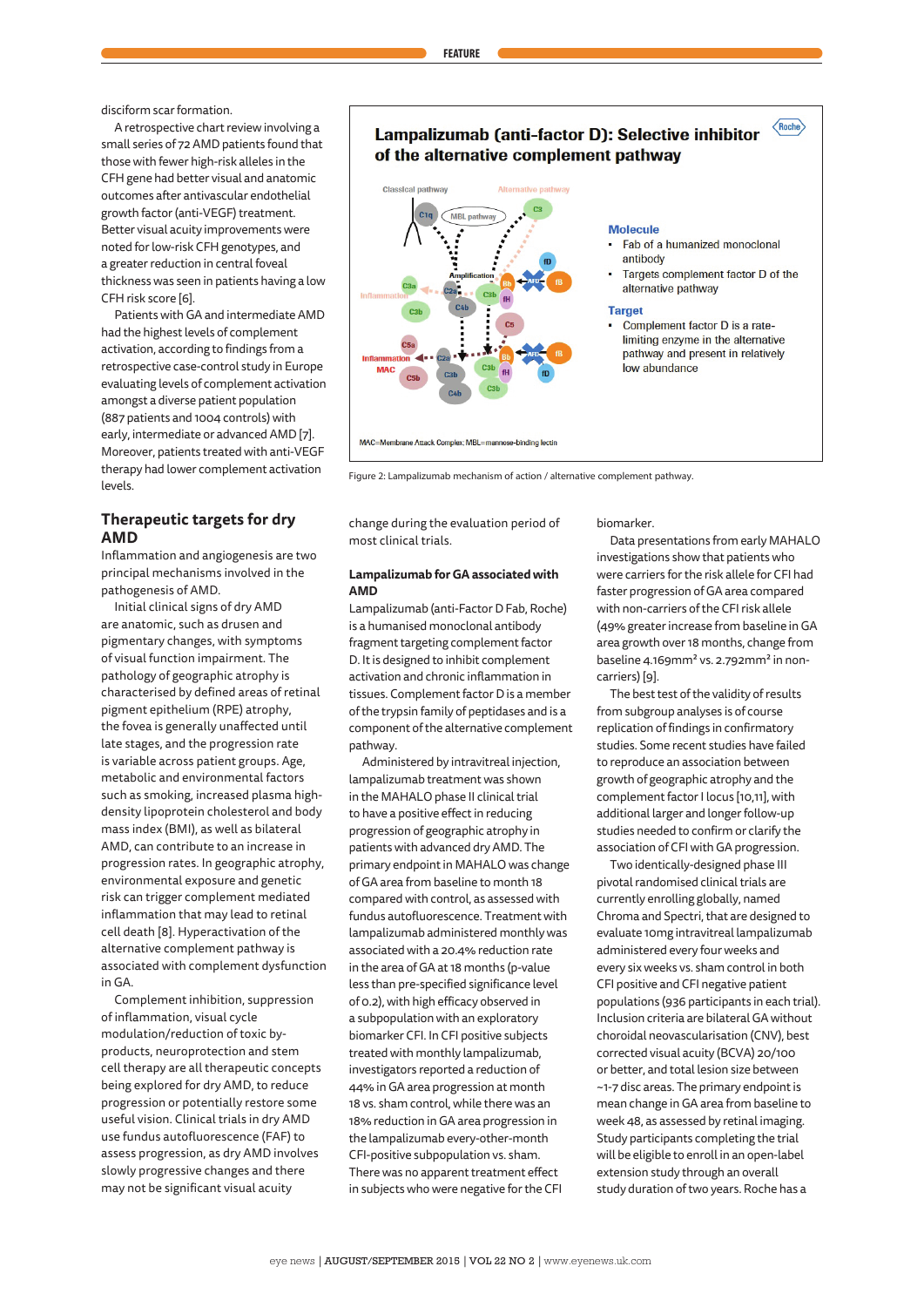provisional expected filing date of 2017+ for registration submission, subject to readout of efficacy and safety data from these pivotal clinical trials.

Natural history data on visual function decline in GA patients remains relatively limited. Sponsored by Roche, Proxima is a longitudinal, non-interventional, observational study designed to contribute further to the understanding of visual function in a broad population of GA patients, and also to gather additional scientific data on the relationships between genetics and GA progression. Patients will be followed every six months for up to five years, involving assessment of visual function, GA lesion growth and genotyping. Research into the natural history of early and intermediate AMD, including 20-year progression rates, shows that AMD pathology tends to relentlessly progress over the long term [12]. Eyes with no or early AMD changes show low rates of progression to late AMD.

## **Tissue repair or regeneration using stem cell therapy**

Seminal studies evaluating human embryonic stem cell (hESC)-derived RPE transplantation in patients with AMD (n=9) and Stargardt's macular dystrophy (n=9) found 72%, or 13 of 18 patients, showed increasing subretinal pigmentation consistent with transplanted RPE at a median of 22 months' follow-up [13]. Best corrected visual acuity improved in 10 eyes, with no similar improvements seen in untreated fellow eyes.

Steven D Schwartz (Jules Stein Eye Institute, Los Angeles, USA), speaking during the RCOphth 2015 Retina Day meeting in Liverpool in May, noted that this is the first study to demonstrate the mid- to long-term safety, survival and possible biologic activity of pluripotent stem cell progeny into humans with any disease. Results suggest that hESC-derived cells could provide a potential new source of cells for the treatment of a variety of unmet medical conditions caused by tissue loss or dysfunction.

# **Reducing the risk of AMD**

Speaking in a spotlight symposium on wet and dry AMD at the annual meeting of the AAO in Chicago 2014, Emily Y Chew (National Eye Institute / National Institutes of Health, Bethesda, USA) discussed the role of nutritional supplements and lifestyle strategies to reduce the risk of AMD. Advancing age (Table 2), current smoking, previous cataract surgery and a family history of AMD are recognised as consistent risk factors for AMD [14], and there are strong associations between

## **Table 2: Rates of late AMD and increasing age.**

| Years | <b>Blue Mountains Eye Study</b> | <b>Beaver Dam Eye Study</b> |
|-------|---------------------------------|-----------------------------|
| 60-69 | 0.5%                            | 0.8%                        |
| 70-79 | 2.6%                            | 3.7%                        |
| > 80  | 12.0%                           | 9.5%                        |

AMD and cardiovascular risk factors and higher BMI. An examination of crosssectional and prospective studies shows less than a two-fold increase in AMD in those with the highest BMI compared with those having the lowest BMI.

#### **Vitamin supplementation recommended for those with intermediate or late AMD**

It was reported over two decades ago that a diet rich in fruit and vegetables with vitamins A and C was inversely associated with AMD prevalence [15]. AREDS supplementation with lutein / zeaxanthin is effective in reducing progression to advanced AMD compared with AREDS supplements with betacarotene. Patients who would benefit the most from lutein / zeaxanthin supplementation are those with the lowest dietary intake levels of lutein / zeaxanthin. AREDS supplementation with lutein / zeaxanthin is effective in reducing progression to neovascular AMD and not to central GA compared with AREDS supplements with betacarotone. Lutein and zeaxanthin supplementation may also possibly increase retinal macular pigment optical density response in certain genetic variants, with study findings showing association between genetic variants and response to carotenoids supplementation [16].

Should ophthalmologists recommend genetic testing for AMD and, more specifically, should ophthalmologists conduct genetic testing for AMD prior to prescribing AREDS supplements? It was noted that AREDS supplements are found to be beneficial in all genotype groups, with no evidence of harmful effects. Moreover, there is no other treatment available other than AREDS supplements for intermediate AMD and nothing for early AMD. People should be advised to maintain a healthy lifestyle, to exercise, avoid cigarette smoking and eat a good varied diet. Persons with intermediate AMD or late AMD in one eye should consider taking AREDS/ AREDS2 supplements. Avoid genetic testing for AMD except for research

purposes, argued Dr Chew.

The role of genetic profiling in AMD is a topical debate. Some practitioners believe that testing for AMD-related genes may influence treatment practice for dry AMD in the future, assuming proven preventative treatments emerge.

"Age-related macular degeneration (AMD) is best thought of as a group of genetically- and environmentallydetermined retinal degenerative conditions," commented Professor John Marshall, UCL Institute of Ophthalmology, London, speaking in a telephone interview with the author. "Screening is helpful for clinical research purposes but at the moment premature for therapeutic intervention and probably would not be considered costeffective in the UK. Addressing known risk factors for advanced forms of AMD is nonetheless hugely important to help prevent or ameliorate vision impairment in later life."

## **Mediterranean-style diet and regular physical activity may be protective** Recently presented research findings

on genetic risk factors in AMD, nutrition and inflammation support established evidence on the protective or preventive effects of a nutritious diet and of regular physical activity with regard to AMD onset and progression risks.

A Mediterranean-type diet (e.g. dark green leafy vegetables, fruit and olive oil) may be protective for neovascular AMD and large drusen [17]. A population-based study of age-related eye diseases among 963 elderly residents of Bordeaux in France found daily consumption of olive oil was significantly associated with a decreased risk of late AMD (odds ratio of 0.32, 95% confidence internal: 0.15-0.67) [18].

More needs to be done to encourage people to improve their diet by following national dietary guidelines on regular intake of fresh fruit, vegetables and fish, especially for those at risk of AMD [19,20]. A study into use of eye vitamins for macular degeneration in the US population seven years after